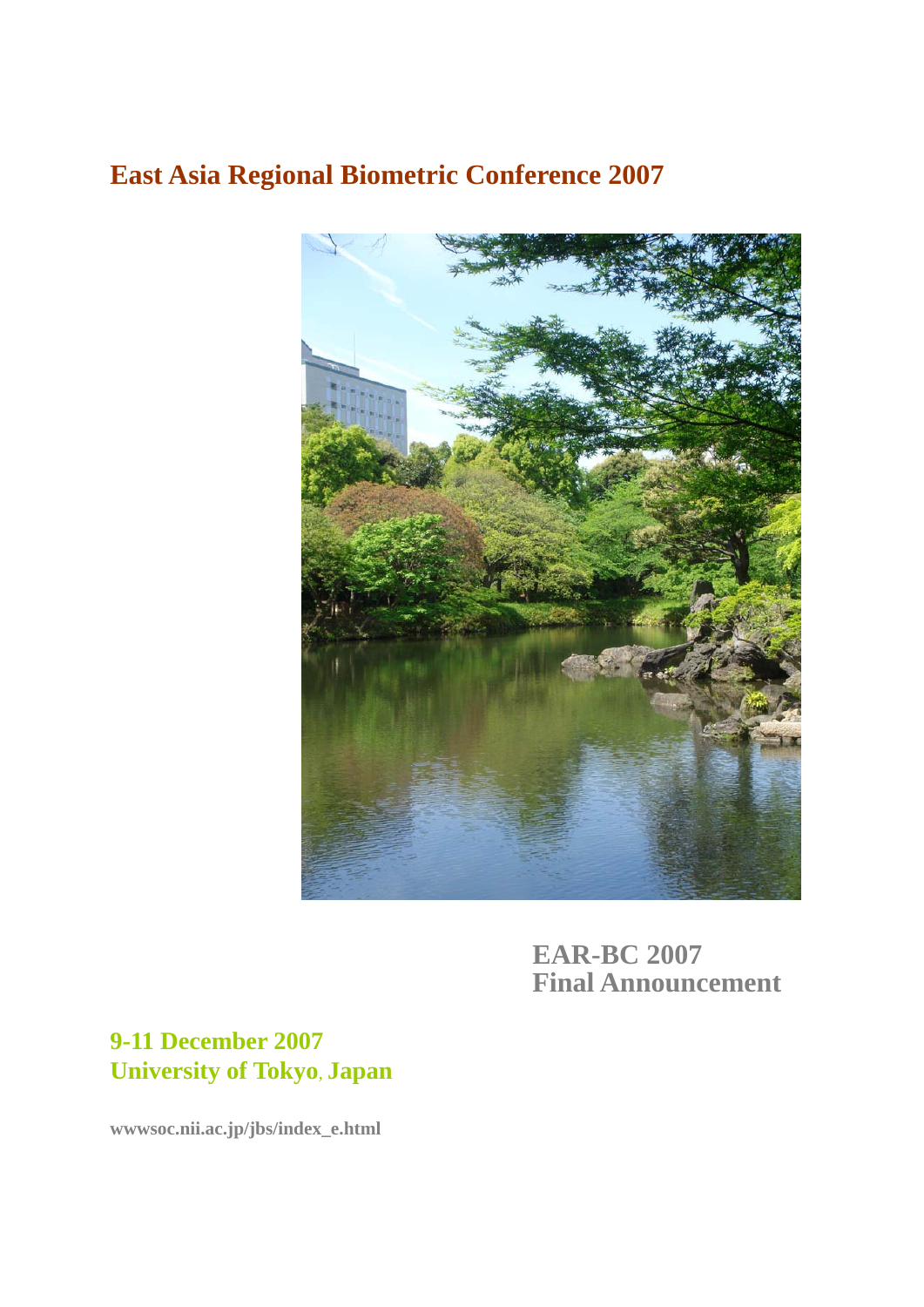# **EAR-BC'07 Tokyo Japan Final Conference Program December 2007**

| <b>Sunday 9</b>                                                   | <b>Monday 10</b>                                                                             | <b>Tuesday 11</b>                                                                |  |
|-------------------------------------------------------------------|----------------------------------------------------------------------------------------------|----------------------------------------------------------------------------------|--|
| 08:30-17:00<br>Registration                                       | 08:30-17:00<br>Registration                                                                  | 08:30-11:00<br>Registration                                                      |  |
| 08:55-09:00<br><b>Opening Address</b>                             |                                                                                              |                                                                                  |  |
| 09:00-10:30<br><b>Opening Ceremony</b>                            | 09:00-10:30<br><b>Invited Session:</b><br><b>Bioinformatics</b>                              | 09:00-10:30<br><b>Contributed Session:</b><br><b>Biostatistics in General</b>    |  |
| 10:30-11:00<br><b>Coffee Break</b>                                | 10:30-11:00<br><b>Coffee Break</b>                                                           | 10:30-11:00<br><b>Coffee Break</b>                                               |  |
| 11:00-12:30<br><b>Invited Session:</b><br><b>Clinical Trials</b>  | 11:00-12:00<br><b>Keynote Lecture</b><br>12:00-13:30                                         | 11:00-12:30<br><b>Contributed Session:</b><br><b>Clinical Trails 2</b>           |  |
| 12:30-14:00<br>Lunch                                              | Lunch                                                                                        | 12:30-12:35<br><b>Closing Remarks</b>                                            |  |
| 14:00-15:30<br><b>Contributed Session:</b><br><b>Epidemiology</b> | 13:30-15:00<br><b>Invited Session:</b><br>Epidemiology<br>15:00-15:30<br><b>Coffee Break</b> | 13:30-17:30<br><b>Domestic Meeting</b>                                           |  |
| $15:30-16:00$<br><b>Coffee Break</b><br>16:00-17:30               | 15:30-17:00<br><b>Contributed Session:</b><br><b>Clinical Trials 1</b>                       | <b>Biometric Seminar:</b><br><b>Global Clinical Trials</b><br>(Sponsored by JBS) |  |
| <b>Contributed Session:</b><br><b>Bioinformatics</b>              |                                                                                              |                                                                                  |  |
|                                                                   | 17:30-20:00<br>Conference dinner                                                             |                                                                                  |  |
| (During the day)<br><b>Poster Session</b>                         | (During the day)<br><b>Poster Session</b>                                                    |                                                                                  |  |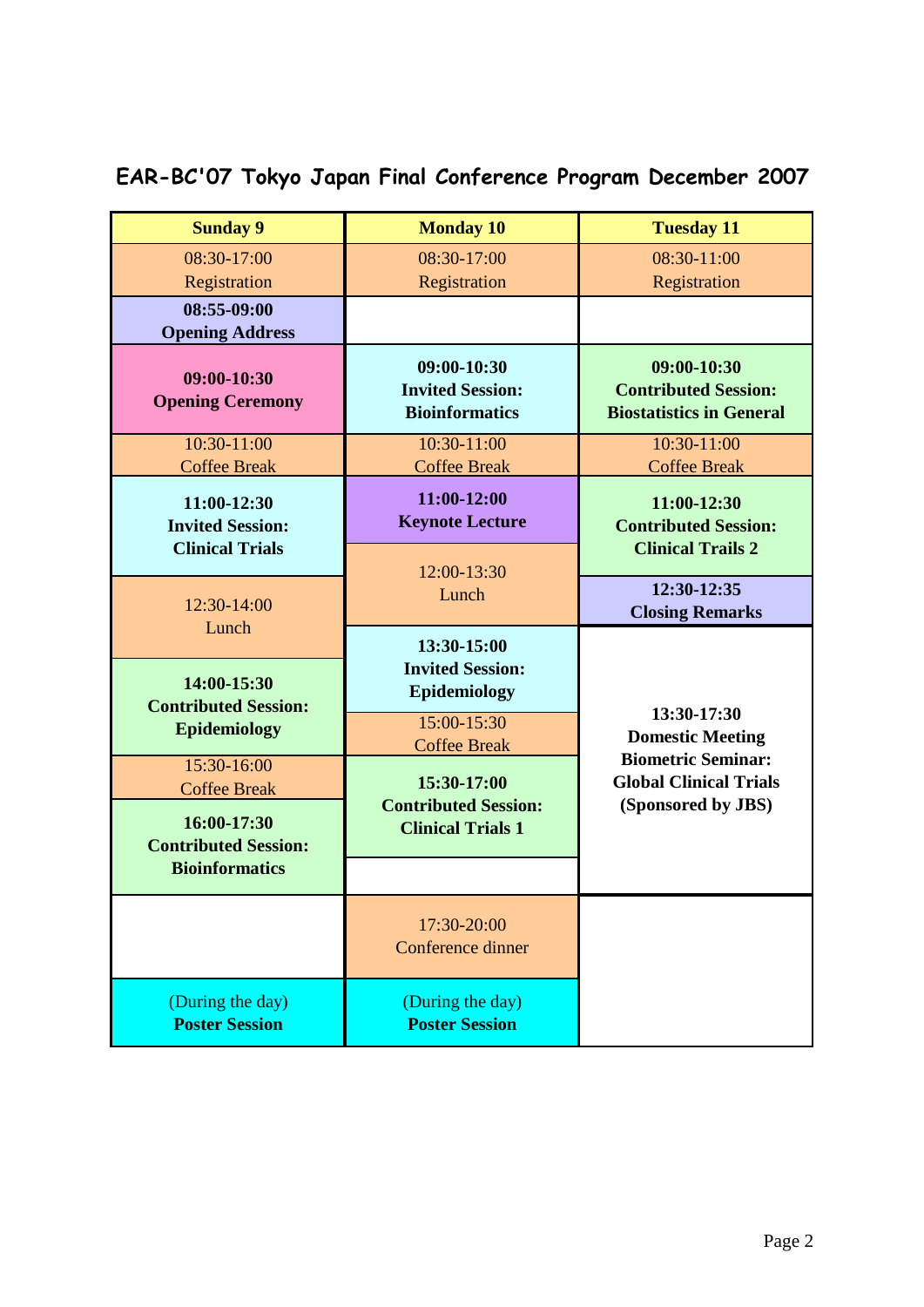## **Welcome**

On behalf of the Organizing and Scientific Programme Committee, it is a great pleasure to invite you to attend the first Regional Conference of East Asia Regions of the International Biometric Society. It will bring participants from East Asia Regions working in academic institutions, regulatory agencies, and industry together to present new research on the latest advances in biometry, biostatistics and bioinformatics. One of the aim of the conference is to allow participants from East Asia countries as well as different parts of the world to exchange ideas and to establish long-term collaborative relationships. These sessions included prominent representatives from a range of different disciplines in these fields. Three-day conference includes invited sessions, contributed sessions and poster presentations.

In December, Tokyo is usually sunny but somewhat cold. The winter nights are always illuminated with Christmas display. We hope you enjoy staying in Tokyo and also a plenty of the intellectual conversations at conference.

### **Conference Website**

http://wwwsoc.nii.ac.jp/jbs/index\_e.html

## **Organizing and Scientific Programme Committee**

**Chair** *Toshiro Tango*, National Institute of Public Health (Japan) **Secretary** *Kazue Yamaoka*, National Institute of Public Health (Japan) **Treasurer** *Chikuma Hamada*, Tokyo University of Science (Japan)

**Scientific Programme Chair** *Tosiya Sato*, Kyoto University (Japan)

#### **Members**

*Manabu Iwasaki*, Seikei University (Japan) *Hirohisa Kishino*, University of Tokyo (Japan) *Masaaki Matsuura*, Japanese Foundation for Cancer Research (Japan) *Yutaka Matsuyama*, University of Tokyo (Japan) *Mihoko Minami*, Institute of Statistical Mathematics (Japan) *Toshihiko Morikawa*, Kurume University (Japan) *Yasuo Ohashi*, University of Tokyo (Japan) *Hironori Sakai*, Mitsubishi Pharma Corporation (Japan) *Hiroyuki Uesaka*, Lilly Research Laboratories Japan (Japan) *Takashi Yanagawa*, Kurume University (Japan) *Thomas Louis*, IBS President, Johns Hopkins University (USA) *Ashwini Mathur*, IBS General Secretary, Novartis International Clinical Development Center (India) *Taerim Lee*, Korean Region President, National Open University (Korea) *Seungho Kang*, Korean Region Secretary, Ewha Women's University (Korea) *Byung Soo Kim*, Yonsei University (Korea) *H. Sridhara*, Indian Region President, University of Agricultural Sciences (India) *Ji-Qian Fang*, National Group China Secretary, *SunYat-Sen* University of Medical Science (China)

*Ayanendranath Basu*, Indian Statistical Institute (India)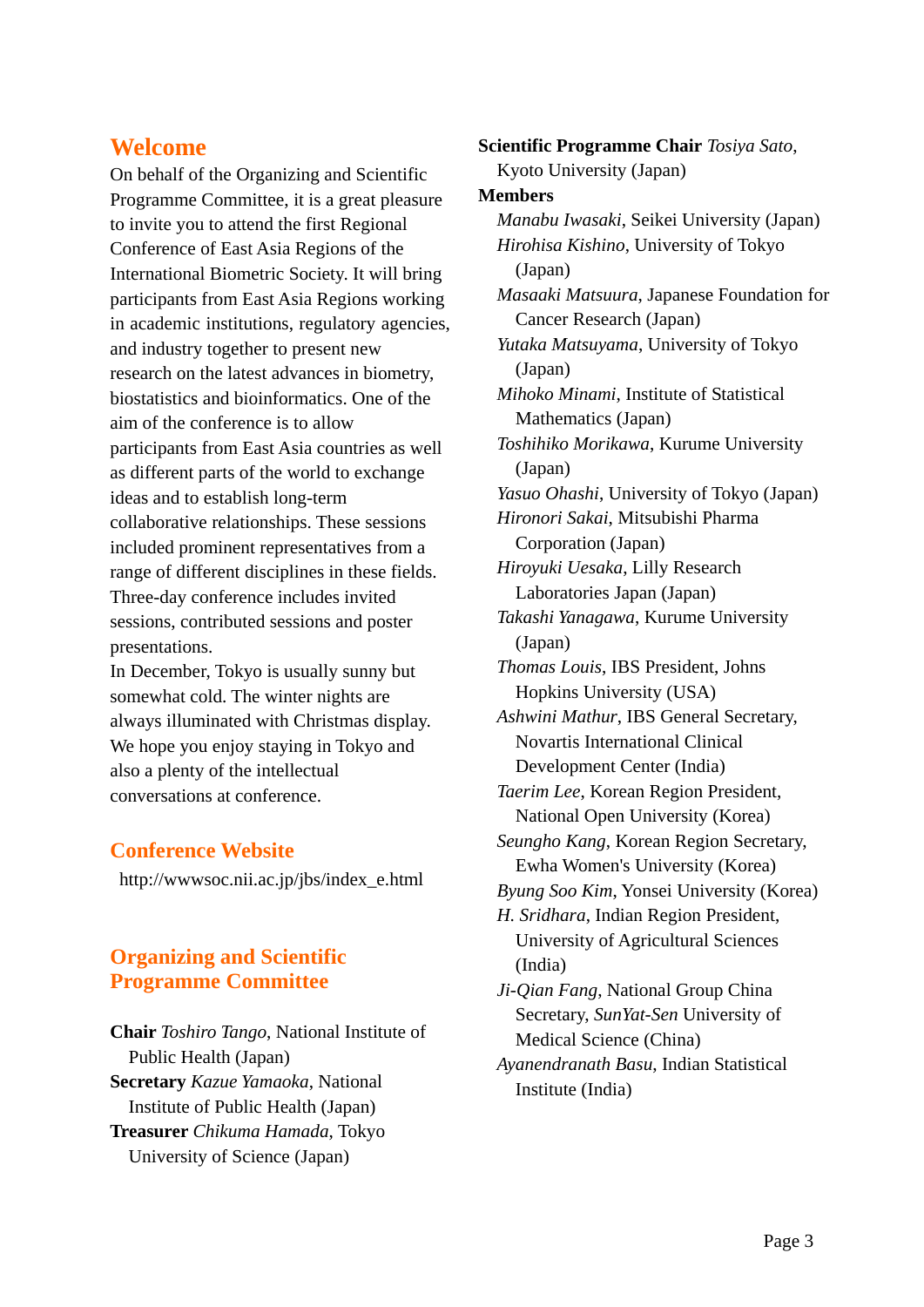#### **Registration**

To avoid difficulties and troubles regarding payment of registration fee, On-site payment only is acceptable at the registration desk during the EAR-BC'07. Payment for all registration fees should be made in Japanese yen (cash only) as follows:

#### ・**Registration fee**

| Industry:  | <b>JPY</b> | 30,000yen                             |  |
|------------|------------|---------------------------------------|--|
| Academic:  | <b>JPY</b> | 10,000yen                             |  |
| Student:   | JPY.       | 5,000yen                              |  |
|            |            | Attendants from Asian countries other |  |
| than Japan | <b>JPY</b> | 5,000yen                              |  |

Registration is available only by E-mail. If your industry have already registered as a corporate member, it is not necessary to conduct E-mail registration. You can register the EAR-BC'07 by sending E-mail with title "Registration on EAR-BC'07" including the following information to biometrics@sinfonica.or.jp.

Required information for the registration

Registration Type:

(Industry/Academic/Student/Attendants from Asian countries)

Title: (Mr. / Ms. / Dr. / Prof), Name (First Name/Last Name)

Institute/Organization:

Department/Division:

Address/Country:

Postal code:

E-mail:

Please type your E-mail address very carefully. The deadline for the registration is 30 November 2007. If you have any questions on the registration, please send an E-mail to the address hamada@ms.kagu.tus.ac.jp.

#### **Accommodation**

In the vicinity of the conference site, a wide range of hotel accommodation is available and a list of less expensive hotels is listed together with a room rate (single room) as below. However, we strongly recommend that speakers from foreign countries stay at Tokyo Dome Hotel for convenience.

- ・Tokyo Dome Hotel: 15200 yenhttp://www.tokyodome-hotels.co.jp/e/ HP in Chinese and Korean language is available
- ・Forest Hongo: 10164yenhttp://www.forest-hongo.com/English/Hot elInformation.htm
- ・Hotel Kizankan: 7350yenhttp://www4.ocn.ne.jp/~kizanweb/
- ・Tokyo Garden Palace: 9702yenhttp://www.hotelgp-tokyo.com/ (Japanese only) Address 1-7-5 Yushima, Bunkyo-ku, Tokyo, 113-0034 Tel +81 (0)3 3813 6211 Fax +81 (0)3 3818 6060
- ・HOTEL OCHANOMIZU INN: 7980yenhttp://www.o-inn.co.jp/english\_index.htm
- Tokyo Green Hotel Ochanomizu: 8400yenhttp://www.greenhotel.co.jp/en/hotel\_list/ ochanomizu.html

・Japanese style Inn SAWANOYA RYOKAN: 4935 yenhttp://www.tctv.ne.jp/members/sawanoya/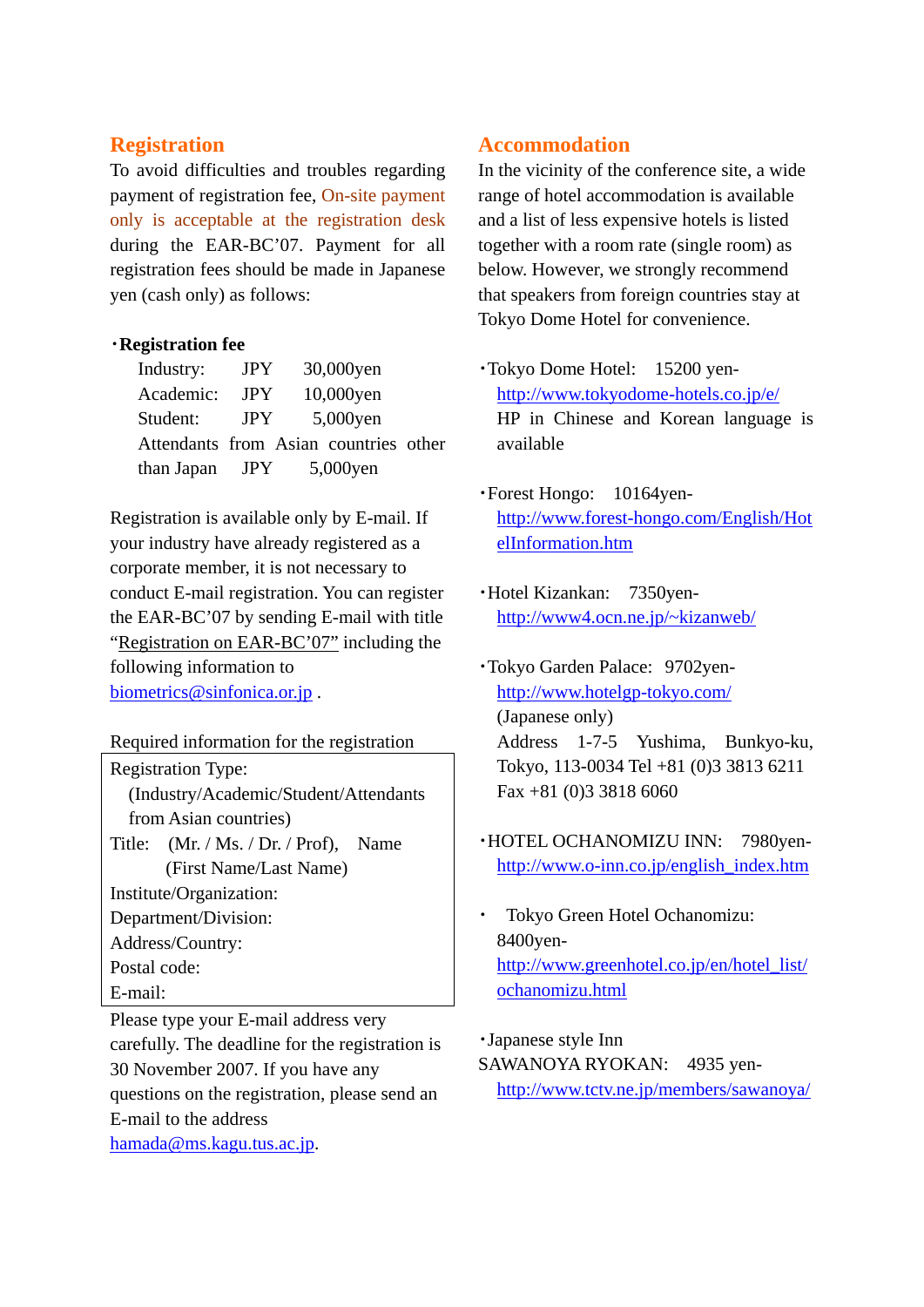## **General Information**

#### **Conference Secretariat**

*Yoko Nezu*  E-mail: yokon@niph.go.jp Department of Technology Assessment and Biostatistics, National Institute of Public Health, 2-3-6 Minami, Wako-shi, Saitama-ken, 351-0197, Japan Tel:+81 48 458 6223, Fax:+81 48 469 3875

#### **Registration Office**

*Chikuma Hamada* Treasurer, Organizing and Scientific Programme Committee E-mail: hamada@ms.kagu.tus.ac.jp Faculty of Engineering, Tokyo University of Science, 1-3 Kagurazaka, Shinjuku-ku, Tokyo 162-8601, Japan Tel:+81 35 228 8712, Fax:+81 35 213 1341

#### **Scientific Communication**

*Tosiya Sato* 

Scientific Programme Chair, Organizing and Scientific Programme Committee E-mail: shun@pbh.med.kyoto-u.ac.jp Department of Biostatistics, Kyoto University School of Public Health, Yoshida Konoe-cho, Sakyo-ku, Kyoto, Japan

### **Conference Venue**

The University of Tokyo Yayoi Auditorium Ichijo Hall, Department of Agriculture, University of Tokyo, 1-1-1 Yayoi, Bunkyoku, Tokyo, 113-8657, Japan Tel. +81 3 5841 8205 Website: http://www.a.u-tokyo.ac.jp/yayoi/index.html

#### **Important Social Programme**

*Conference Dinner* will take place at Capo PELLICANO on Monday 10 17:30-20:00 (Med. Experimental Research Bldg. 13F) Website: http://www.u-tokyo.ac.jp/campusmap/restau rantmap.pdf (Restaurant No.21) With a lot of atmosphere of Edo era, "MOTI- TUKI" (a rice cake making show) will be presented by "IWAI-GUMI". The "IWAI- GUMI" is a performance group of a rice cake making show with dressing-up costume of "MATOI" (a fireman's standard) and "SISI- GASIRA" (a lion mask). MOTI-TUKI is Japanese traditional and one of the most familiar celebratory occasion wishing happiness, health, and welfare. Please take part with your family and friends. LET'S ENJOY!

Fee JPY 5,000yen

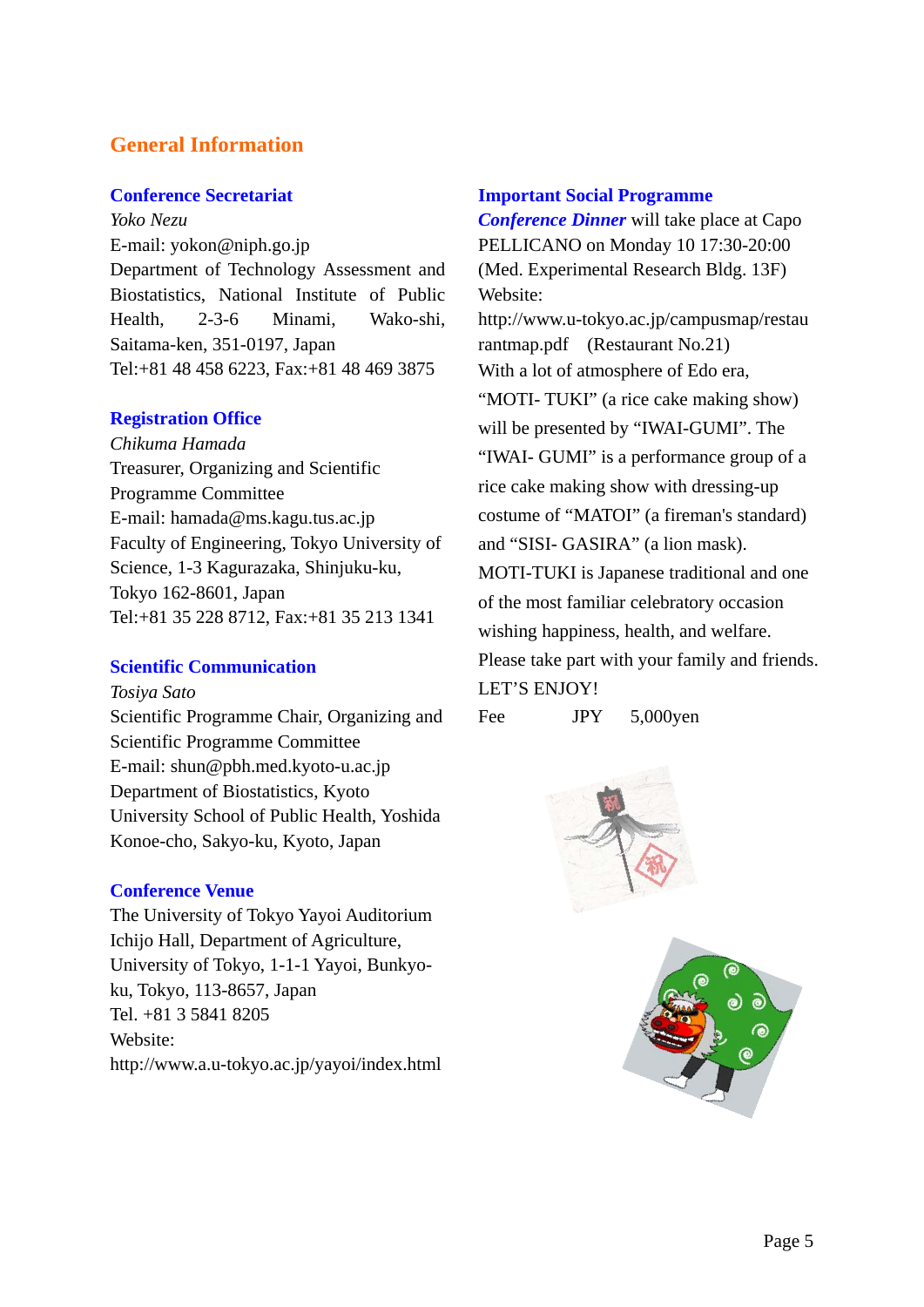#### **Official Language**

The official Language of the Conference will be English. Simultaneous translation will not be provided.

#### **Name Badges**

All participants and accompanying persons must wear the Congress identification badge in a visible place. Entrance to meeting hall, poster and exhibition areas will not be permitted to any person without badge.

#### **Visual Equipment**

The meeting hall will be equipped with overhead and data projectors as well as PC

#### **Letter of Invitation**

The Conference Secretariat will be pleased to provide you with an official letter of invitation. Please note that such letters cannot grant any financial support. Requests should include participant's full mailing address and fax number for reply. Inquiries can be sent to the Conference Secretariat.

#### **Liability and Insurance**

The organizers have no responsibility whatsoever for injury or damage involving persons and property during the Congress. Participants are advised to carry their own personal insurance during their stay in Japan.

for speakers needs. Speakers are kindly requested to check and deliver their presentation to visual reception at least one hour before scheduled presentation. Due to changes in computer configuration, laptops will not be accommodated.

#### **Traveling, Passport, Visa**

All foreign visitors entering Japan must possess valid passports. Visa is not required from citizens of most foreign countries. Participants should check with travel agents or diplomatic missions in their own countries, whether of not visa is required.

#### **Banks & Currency**

Most banks are open Monday to Friday from 9:00am to 3.00pm.

#### **Climate and Clothing**

In December the weather is cold during the whole day, so for all outdoor events, a coat or a light sweater will be sometimes useful. Mean temperature ranges from 5-13 C.

#### **Tipping**

For taxi and restaurants the service charge is included in the price. You may add a tip at your own discretion to indicate appreciation of exceptionally good service.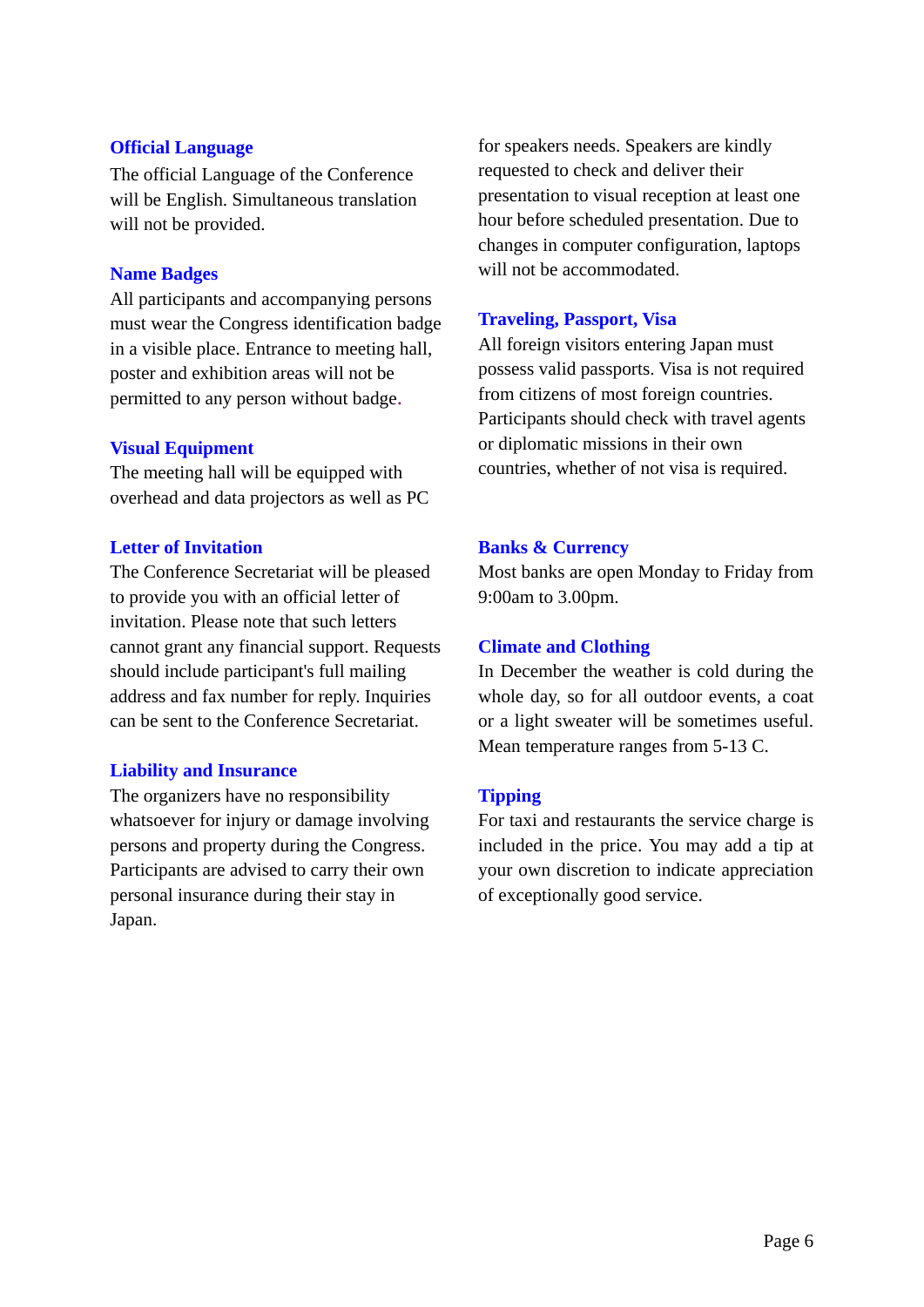## **Scientific Program**

**Sunday, December 9, 2007 8:55-17:00** 

8:30-17:00 Conference registration

| 8:30        | <b>OPEN</b> Registration                                                     |
|-------------|------------------------------------------------------------------------------|
| 8:55-9:00   | <b>Opening Address:</b> Toshiro Tango, Japanese Region President             |
| 9:00-10:30  | <b>Opening Ceremony: Introduction to IBS and its regional activities</b>     |
|             | Chair: Ashwini Mathur (the IBS General Secretary, Indian Region)             |
|             | Thomas Louis (the IBS President, ENAR) "Our Future as History"               |
|             | Jiqian Fang (National Group China Secretary) "Outcome Measurement for        |
|             | TCM and Challenge to Statistics"                                             |
|             | H. Sridhara (Indian Region President) "Sixty years of IBS (IR) and future of |
|             | Biometry in India"                                                           |
|             | Taerim Lee (Korean Region President) "Web Based Biostatistics Education      |
|             | Hub for East Asian Region"                                                   |
|             | Toshiro Tango (Japanese Region President) "Major Activities of Biometric     |
|             | Society of Japan and Japanese Biostatisticians: Past, Present and Future"    |
| 10:30-11:00 | <b>Coffee Break</b>                                                          |
| 11:00-12:30 | <b>Invited Session: Clinical Trials</b>                                      |
|             | Chair. Shigeyuki Matsui (Kyoto University School of Public Health, Japan)    |
|             | Yuantao Hao (Sun Yat-sen University, China), Jiqian Fang, Xinyuan Song       |
|             | "Non-linear Factor Analysis Model and its Application to Evaluating the      |
|             | Equivalence of Questionnaires"                                               |
|             | Satoshi Morita (Kyoto University Hospital, Japan) "Determining the           |
|             | Effective Sample Size of a Parametric Prior"                                 |
|             | Masako Nishikawa (National Institute of Public Health, Japan), Toshiro       |
|             | Tango, Megu Ohtaki "Simple Statistical Tests for New Composite               |
|             | Hypotheses in Randomized Clinical Trial Reflecting the Relative Clinical     |
|             | Importance"                                                                  |
| 12:30-14:00 | <b>Lunch Break</b>                                                           |
| 14:00-15:30 | <b>Contributed Session: Epidemiology</b>                                     |
|             | Chair: Yutaka Matsuyama (University of Tokyo, Japan)                         |
|             | Ya Fang (University of Xiamen, China) "Probability Prediction in Multistate  |
|             | Survival Models for Patients with Chronic Myeloid Leukaemia"                 |
|             | Sachiko Tanaka (Tokyo University of Science, Japan) "Inverse Probability     |
|             | Weighted Estimators in the Stratified Nested Case-Control Sampling           |
|             | Methods"                                                                     |
|             | Koji Yonemoto (Kyushu University, Japan), Atsushi Kawaguchi, Yumihiro        |
|             | Tanizaki, Yutaka Kiyohara, Takashi Yanagawa, Young K. Truong                 |
|             | "Application of Functional ANOVA Models for Hazard Regression to the         |
|             | Hisayama Data"                                                               |
|             | Shizue Izumi (Oita University, Japan), Yoshinori Fujii "Estimating the Power |
|             | of the Likelihood Ratio Test in the Cohort-Based Nested Case-Control         |
|             | Studies"                                                                     |
| 15:30-16:00 | Coffee Break                                                                 |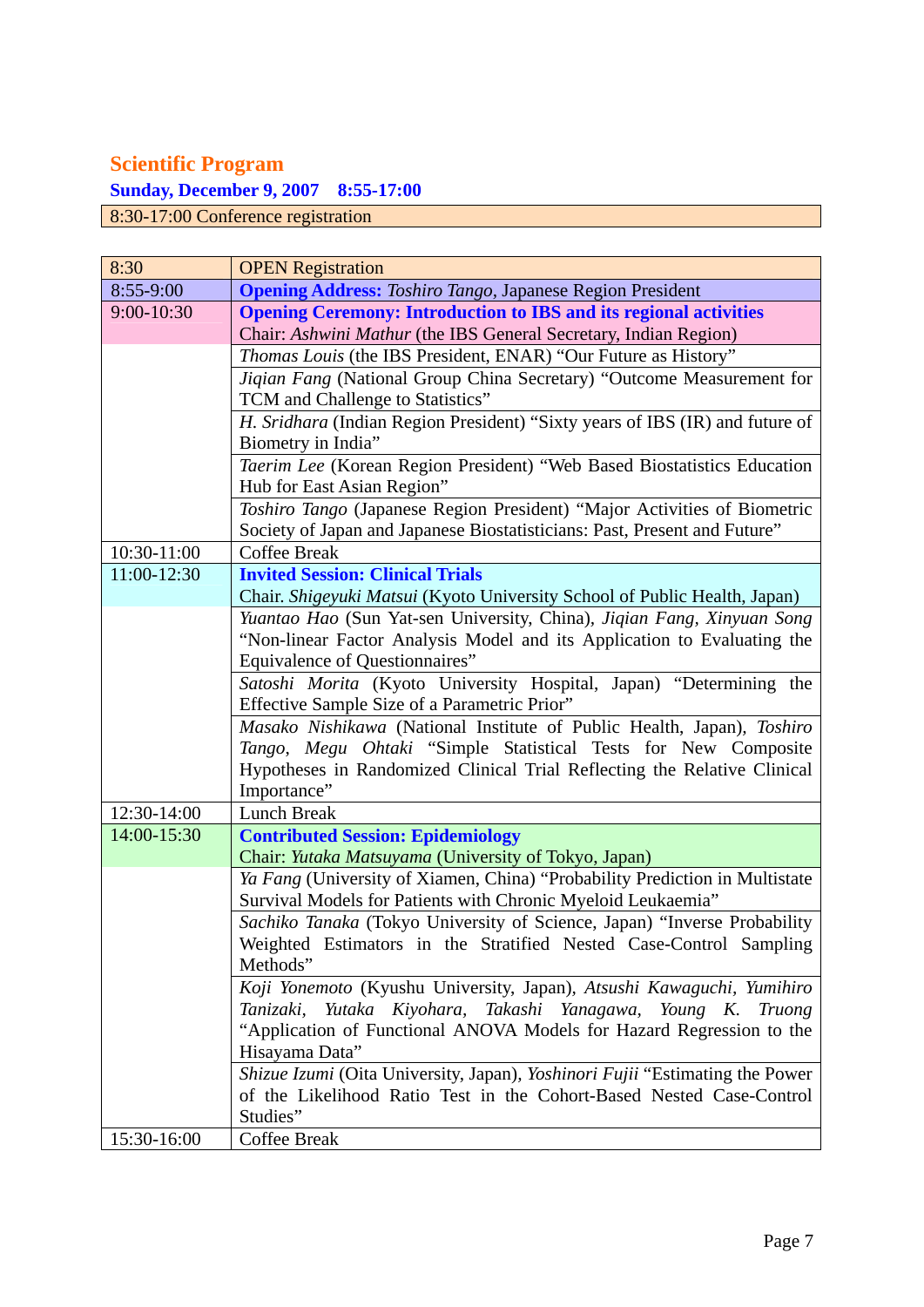| 16:00-17:30 | <b>Contributed Session: Bioinformatics</b>                                       |
|-------------|----------------------------------------------------------------------------------|
|             | Chair: Seiya Imoto (University of Tokyo, Japan)                                  |
|             | Tomonori Oura (Kyoto University School of Public Health, Japan),                 |
|             | Shigeyuki Matsui, Koji Kawakami "Sample Size Calculations Based on               |
|             | Exact Distribution of False Discovery Proportion in Microarray                   |
|             | Experiments"                                                                     |
|             | <i>Akihiro Hirakawa</i> (Pharmaceuticals and Medical Devices Agency, Japan),     |
|             | Yasunori Sato, Chikuma Hamada, Isao Yoshimura "A Test Statistic Based on         |
|             | Shrunken Sample Variance for Identifying Differentially Expressed Genes in       |
|             | Microarray Data Analysis"                                                        |
|             | Yoichi M. Ito (University of Tokyo, Japan), Yasuo Ohashi "Measurement            |
|             | Scale Categorization and Its Resolution. A Gene Reduction Approach to the        |
|             | Microarray Data Analysis"                                                        |
|             | Takeharu Yamanaka (National Kyushu Cancer Center, Japan), Shigeyuki              |
|             | <i>Matsui</i> "Survival Prediction Using Top Ranking Significant Genes in Cancer |
|             | Prognostic Studies with Microarrays"                                             |
|             | Mira Park (Eulji University, Korea), Yoo-Jin Jang, Myung-Hoe Huh                 |
|             | "Applications of Minimal Spanning Tree and Self-Organizing Map in                |
|             | Microarray Data Analysis"                                                        |

## **Monday, December 10, 2007 8:55-17:00**

# 8:30-17:00 Conference registration

| 9:00-10:30  | <b>Invited Session: Bioinformatics</b>                                               |
|-------------|--------------------------------------------------------------------------------------|
|             | Chair: <i>Masaaki Matsuura</i> (Japanese Foundation for Cancer Research,             |
|             |                                                                                      |
|             | Japan)                                                                               |
|             | Jae Won Lee (Korea University, Korea), JungBok Lee, Shin-Jae Lee                     |
|             | "Statistical Tools for Protein Identification Based on Mass Spectrometry             |
|             | Data: A review"                                                                      |
|             | Seiya Imoto (University of Tokyo, Japan) "Bioinformatics Approach                    |
|             | Towards Drug Target Gene Discovery"                                                  |
|             | Masaru Ushijima (Japanese Foundation for Cancer Research) "Analyses of               |
|             | <b>OMICS</b> Data in Medical Informatics"                                            |
| 10:30-11:00 | <b>Coffee Break</b>                                                                  |
| 11:00-12:00 | <b>Keynote Lecture</b>                                                               |
|             | Chair: <i>Thomas Louis</i> (Johns Hopkins Bloomberg School of Public Health,         |
|             | USA)                                                                                 |
|             | <i>Toshiro Tango</i> (National Institute of Public Health, Japan) "Tests for Spatial |
|             | Randomness: Detection of Disease Clustering and Outbreak Threat"                     |
| 12:00-13:30 | <b>Lunch Break</b>                                                                   |
| 13:30-15:00 | <b>Invited Session: Epidemiology</b>                                                 |
|             | Chair: Tosiya Sato (Kyoto University School of Public Health, Japan)                 |
|             | Ayanendranath Basu (Indian Statistical Institute, India), Sumit Gupta,               |
|             | Wen-tao Huang "Tests of Hypothesis about the Kappa Statistic based on the            |
|             | Goodness-of-fit Approach"                                                            |
|             |                                                                                      |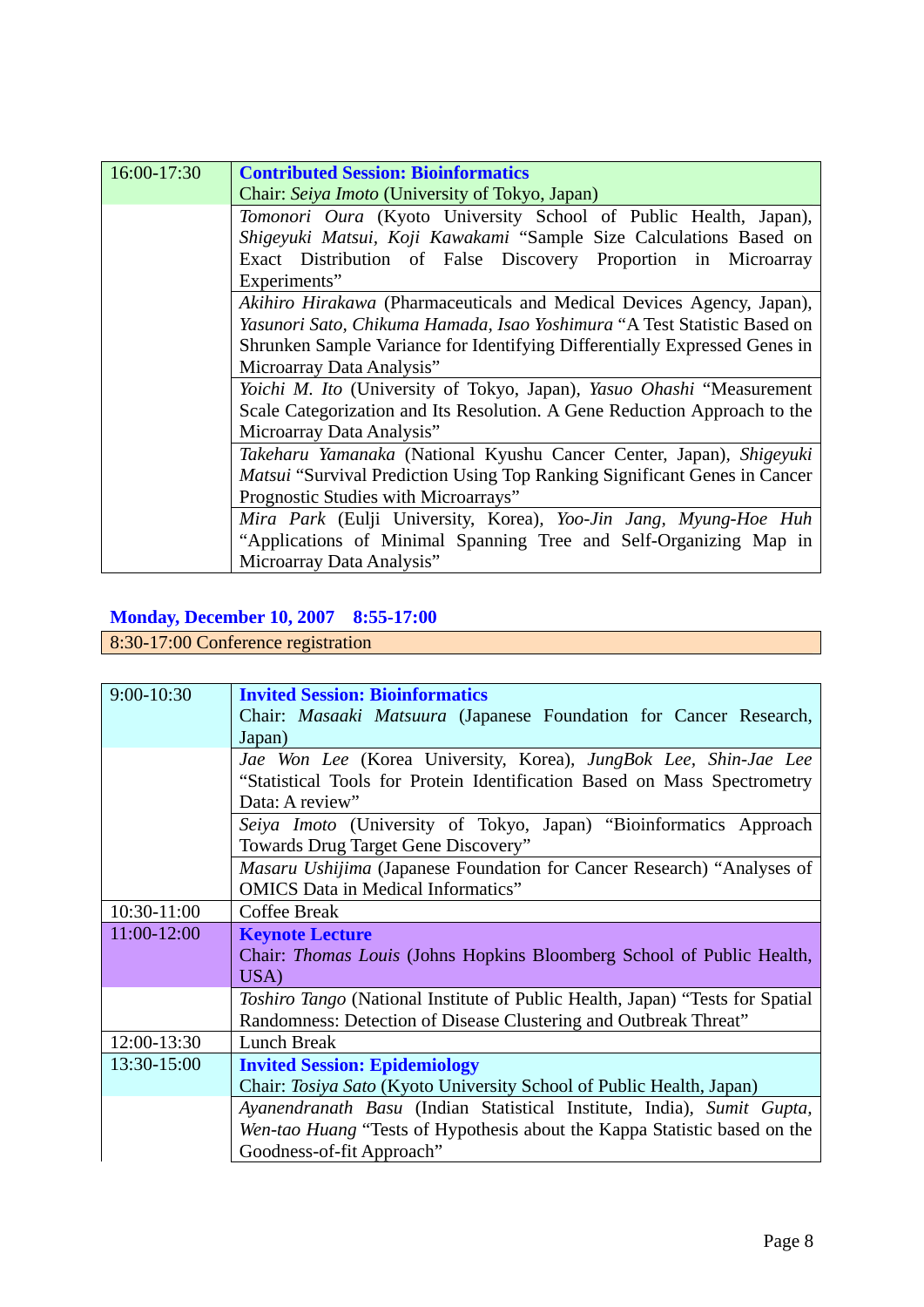|             | <i>Satoshi Hattori</i> (Kurume University, Japan), <i>Takashi</i><br>Yanagawa |
|-------------|-------------------------------------------------------------------------------|
|             |                                                                               |
|             | "Mantel-Haenszel Estimators for Irregular Sparse K 2 X J Tables"              |
|             | Kunihiko Takahashi (National Institute of Public Health, Japan), Toshiro      |
|             | Tango "Scan Statistics for Disease Clustering"                                |
| 15:00-15:30 | <b>Coffee Break</b>                                                           |
| 15:30-17:00 | <b>Contributed Session: Clinical Trials 1</b>                                 |
|             | Chair: Satoshi Morita (Kyoto University Hospital, Japan)                      |
|             | Shiro Tanaka (University of Tokyo, Japan), Yutaka Matsuyama, Yasuo            |
|             | <i>Ohashi</i> "Estimating Surrogate Endpoints Defined by Principal Causal     |
|             | Effects"                                                                      |
|             | Anthony Hayter (University of Denver, USA), Chen-ju Lin "Recent               |
|             | Advances in Stepdown Procedures for Identifying Inferiority Among             |
|             | Treatments in Clinical Trials"                                                |
|             | Takahiro Hasegawa (SHIONOGI & CO., LTD., Japan), Toshiro Tango                |
|             | "Permutation Test Following Covariate-Adaptive Randomization<br>in            |
|             | Randomized Controlled Trials"                                                 |
|             | Tetsuhisa Miwa (National Institute for Agro-Environmental Sciences, Japan)    |
|             | "Comparisons Between Three Treatments Including a Placebo and a Control       |
|             | by the Multiple Confidence Procedure"                                         |

| $17:30-$ | <b>Conference Dinner at Capo PELLICANO</b> |
|----------|--------------------------------------------|
|          |                                            |

## **Tuesday, December 11, 2007 9:00-12:35**

8:30-11:00 Conference registration

| 9:00-10:30    | <b>Contributed Session: Biostatistics in General</b>                        |
|---------------|-----------------------------------------------------------------------------|
|               | Chair: <i>Shizue Izumi</i> (Oita University, Japan)                         |
|               | Lilia L. Ramirez-Ramirez (University of Waterloo, Canada), Mary E.          |
|               | Thompson "Statistical Inference for Outbreaks in a Population with a        |
|               | <b>Contact Network Structure"</b>                                           |
|               | Takashi Omori (Kyoto University School of Public Health, Japan), Takashi    |
|               | Sozu, Isao Yoshimura "Several Challenges by Biostatisticians for            |
|               | Developing a New Animal Test Method"                                        |
|               | Hyonggin An (Korea University, Korea) "Bayesian Analysis of Repeated        |
|               | Data with Many Zeros: Application to the Longitudinal Adolescent            |
|               | Substance Abuse Study"                                                      |
|               | Tetsushi Komori (Bayer Yakuhin, Ltd., Japan), Takashi Ohmori, Tosiya Sato   |
|               | "Consistency of Signal Measures with Epidemiologic Effect Measures"         |
| 10:30-11:00   | <b>Coffee Break</b>                                                         |
| $11:00-12:30$ | <b>Contributed Session: Clinical Trails 2</b>                               |
|               | Chair: Osamu Komiyama (Pfizer Japan Inc., Japan)                            |
|               | KyungMann Kim (University of Wisconsin-Madison, USA)<br>"An                 |
|               | Independent Statistical Center in Support of the Data and Safety Monitoring |
|               | Board: The Adenoma Prevention with Celecoxib (APC) Trial"                   |
|               | <i>JungBok Lee</i> (Korea University, Korea) "An Improved Estimating Method |
|               | of QT interval for Adjusting Heart Rate: A Multivariate Approach"           |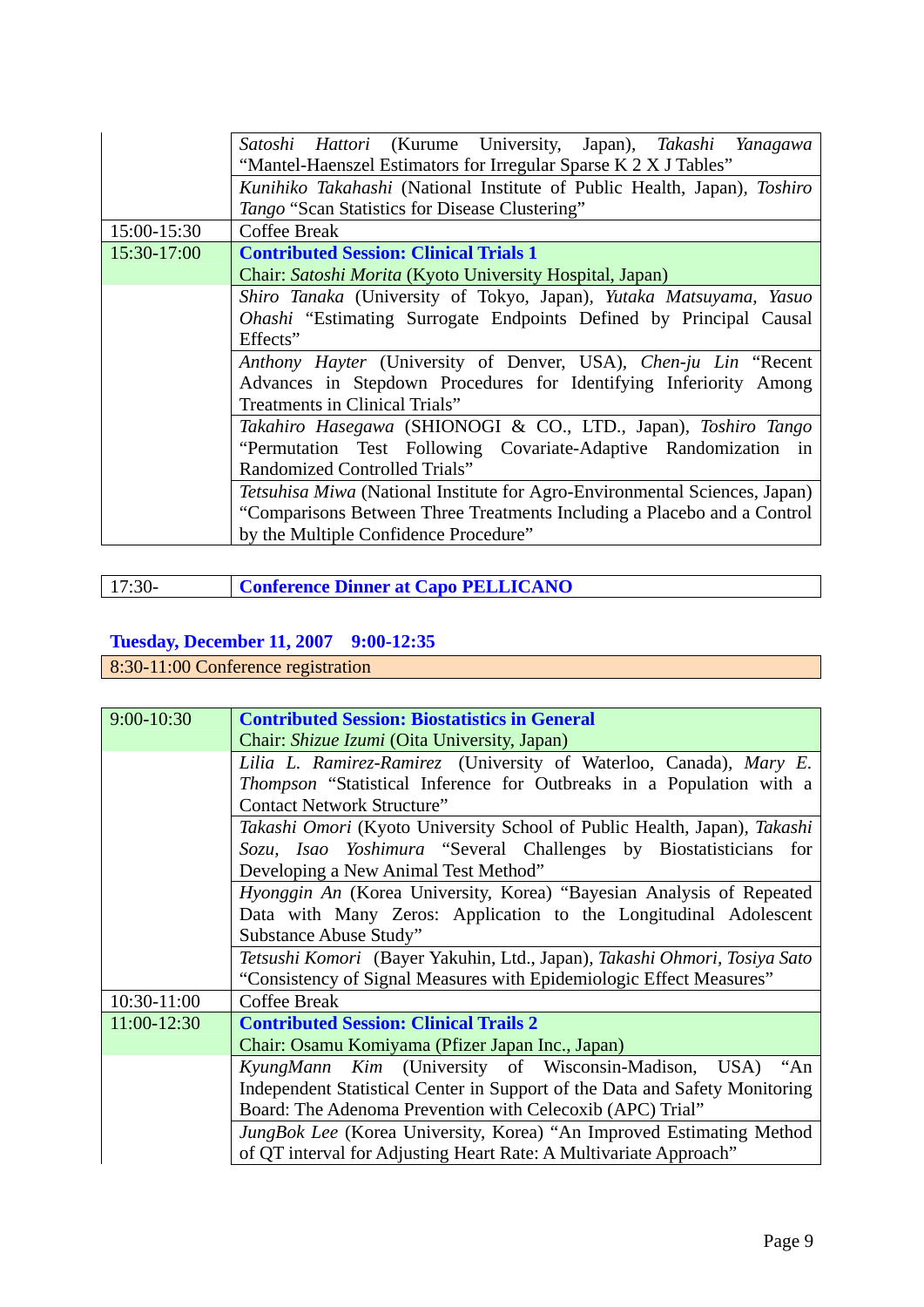|               | Masayuki Henmi (Institute of Statistical Mathematics, Japan), John B.<br>Copas, Shinto Eguchi "A Sensitivity Analysis Allowing for All Possible |
|---------------|-------------------------------------------------------------------------------------------------------------------------------------------------|
|               | Selection Processes of Studies in Meta Analysis"                                                                                                |
|               | <i>Hiroyuki Uesaka</i> (Eli Lilly Japan, Japan) "Sample Size Allocation to                                                                      |
|               | Regions in a Multiregional Trial"                                                                                                               |
| $12:30-12:35$ | <b>Closing Remarks:</b> Tosiya Sato, Scientific Program Chair                                                                                   |

## **Poster Session, December 9-10**

| During day      | <b>Poster Session</b>                                                         |
|-----------------|-------------------------------------------------------------------------------|
| <b>P01</b>      | Satoshi Teramukai (Kyoto University Hospital, Japan), Satoshi Morita          |
|                 | "Bayesian Predictive Multi-Stage Design for Phase II Single-Arm Clinical      |
|                 | Trials: A Case Study"                                                         |
| P <sub>02</sub> | Hyo-Il Park (Chong-ju University, Korea), Soo-Duck Lim, Joong-Jae Cho         |
|                 | "Hypothesis Test Under the Additive Hazards Model"                            |
| $P_{03}$        | Masahiko Gosho (Kowa Co. Ltd., Japan), Chikuma Hamada, Isao                   |
|                 | Yoshimura "Study on the Criterion for Selecting the Working Correlation       |
|                 | Structure in Generalized Estimating Equation"                                 |
| P04             | Yumiko Uematsu (Tokyo University of Science, Japan), Chikuma Hamada,          |
|                 | Isao Yoshimura "Statistical Method for Evaluating the Efficacy of a Drug for  |
|                 | Osteoporosis on the Occurrence of Bone Fractures as the Primary Endpoint"     |
| P <sub>05</sub> | Masayuki Yamada (Tokyo University of Science, Japan), Chikuma Hamada,         |
|                 | Isao Yoshimura "Study on the Effect of Random Effects Included in the         |
|                 | Analysis Model for In Vitro Pharmacological Data Adaptable to Four            |
|                 | Parameter Logistic Model"                                                     |
| P <sub>06</sub> | Tetsuji Tonda (Hiroshima University, Japan), Kenichi Satoh, Hiromi            |
|                 | Kawasaki, Takeshi Shimamoto, Teruyuki Nakayama, Kota Katanoda,                |
|                 | Tomotaka Sobue, Yasuto Sato, Naohito Yamaguchi, Megu Ohtaki "Statistical      |
|                 | Analysis of Spatial-Time Heterogeneity of Cancer Mortality Risk Based on      |
|                 | Growth Curve Model"                                                           |
| P07             | Kenichi Satoh (Hiroshima University, Japan), Hirokazu Yanagihara              |
|                 | "Modified Cp in Multivariate Ridge Regression"                                |
| P <sub>08</sub> | Keiichi Sugino (Mitsubishi Tanabe Pharma Corporation, Japan), Yasuo           |
|                 | Ohashi, Qian Gong "Multinational Clinical Trials in East Asia"                |
| P <sub>09</sub> | Keiko Otani (Hiroshima University, Japan), Megu Ohtaki, Keiko Hiyama,         |
|                 | Kenichi Satoh, Eiso Hiyama "Two Dimensional Summarization for                 |
|                 | Affymetrix GeneChip Probe Level Data Based on Functional States of            |
|                 | Gene-ON/OFF"                                                                  |
| P <sub>10</sub> | Kazue Yamaoka (National Institute of Public Health, Japan), Toshiro Tango     |
|                 | "Effects of Lifestyle Modification on Metabolic Syndrome: Resolution Rate     |
|                 | and Combining Multiple Endpoints in Meta-Analysis"                            |
| P11             | <i>Mihoko Minami</i> (Institute of Statistical Mathematics, Japan) "A New     |
|                 | Feature Extraction Method from very Non-Normal Data: Analysis of              |
|                 | Multivariate Catch and Bycatch Data by Purse-Seine Tuna Fisheries"            |
| P <sub>12</sub> | Yukikazu Hayashi (Tokyo University of Science, Japan), Chikuma Hamada,        |
|                 | Yoshimura<br>"Statistical<br>Pharmacokinetic<br><i>Isao</i><br>Modeling<br>of |
|                 | Analgesics<br>combining<br>Controlled-Release<br>Immediate-Release<br>and     |
|                 | Sustained-Release Components to design an appropriate Drug Delivery"          |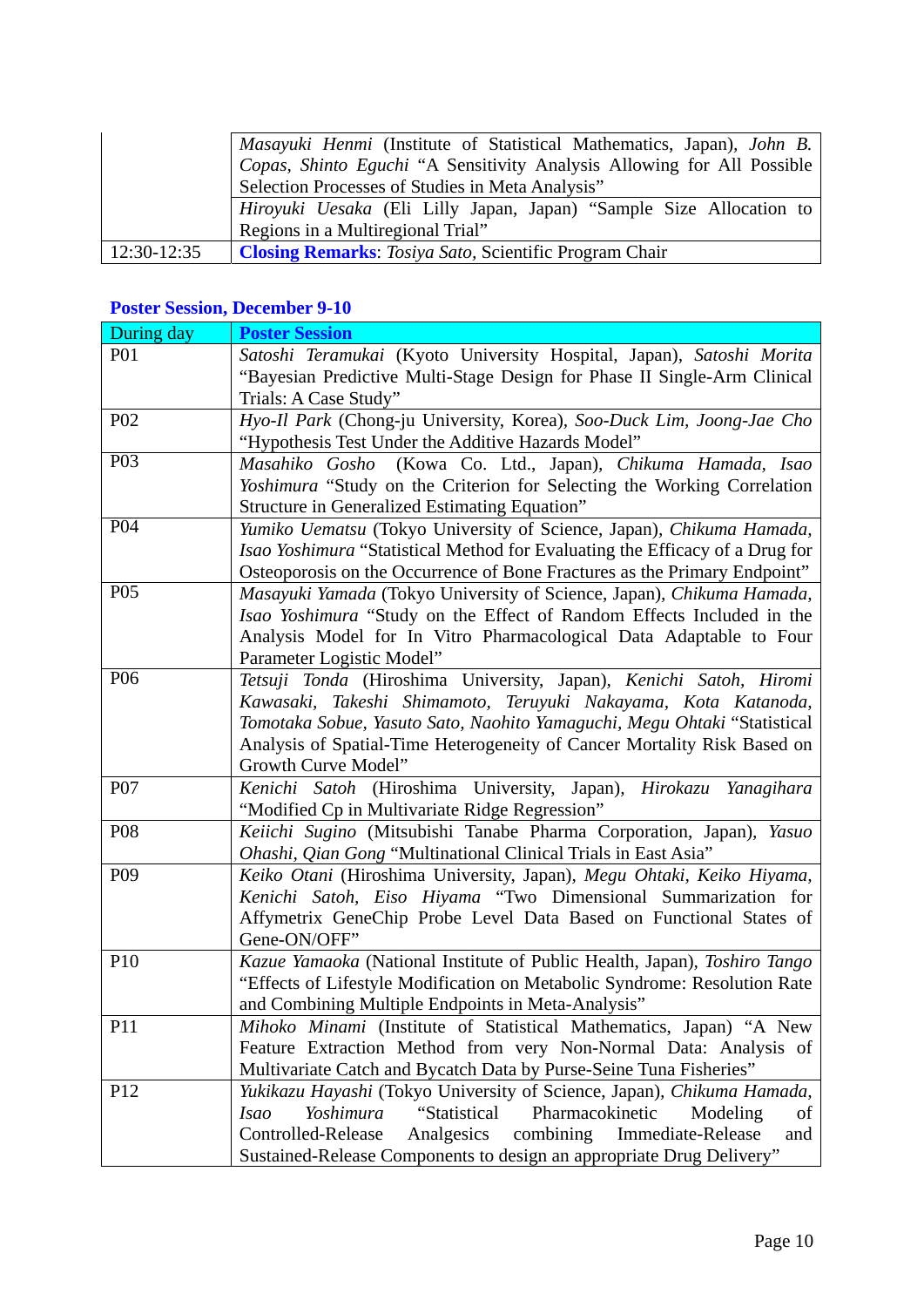#### **Domestic Meeting**

December 11, 2007 13:30-17:00 Biometric Seminar: Global Clinical Trials (Sponsored by Japanese Biometric Society)

#### **Contributed Paper & Poster Sessions**

#### **Oral Session**

Please come to the Ichijo Hall at least 10 minutes before your session's starting time and meet with your chairperson, who is supposed to confirm all speakers of the session.

An LCD projector is available for presentation. Notebook computers can be connected to analog RGB interfaces.

#### *Instructions for Speakers in Oral Sessions*

- Oral presentations are scheduled so that each speaker will have at least 15 minutes.
- An LCD projector can be used. If you would like to use OHP, please contact with EAR-BC'07 staff.
- Your own notebook computer can be connected to an LCD projector which has an analog RGB interface (DSUB15).
- If you don't bring a notebook computer, please contact with EAR-BC'07 staff members. Please prepare your presentation file which can work on Microsoft PowerPoint 97-2003.

#### **Poster Session**

Posters will be on display at the lobby of the conference venue. Posters may be mounted on the morning of December 9th (at or before the coffee break). Your poster has been assigned a specific "poster number" that corresponds to a specific portion of a poster board.

Your poster is to be displayed for 2 days. In order to ensure that those who wish to discuss it with you have a chance to do so, it is highly recommended that you be at your poster during each of the scheduled coffee breaks. Posters must be removed by 17:00 on December 10th.

#### *Instructions for Presenters in Poster Session*

Available space for each poster is: Width 85cm and Height 115cm.